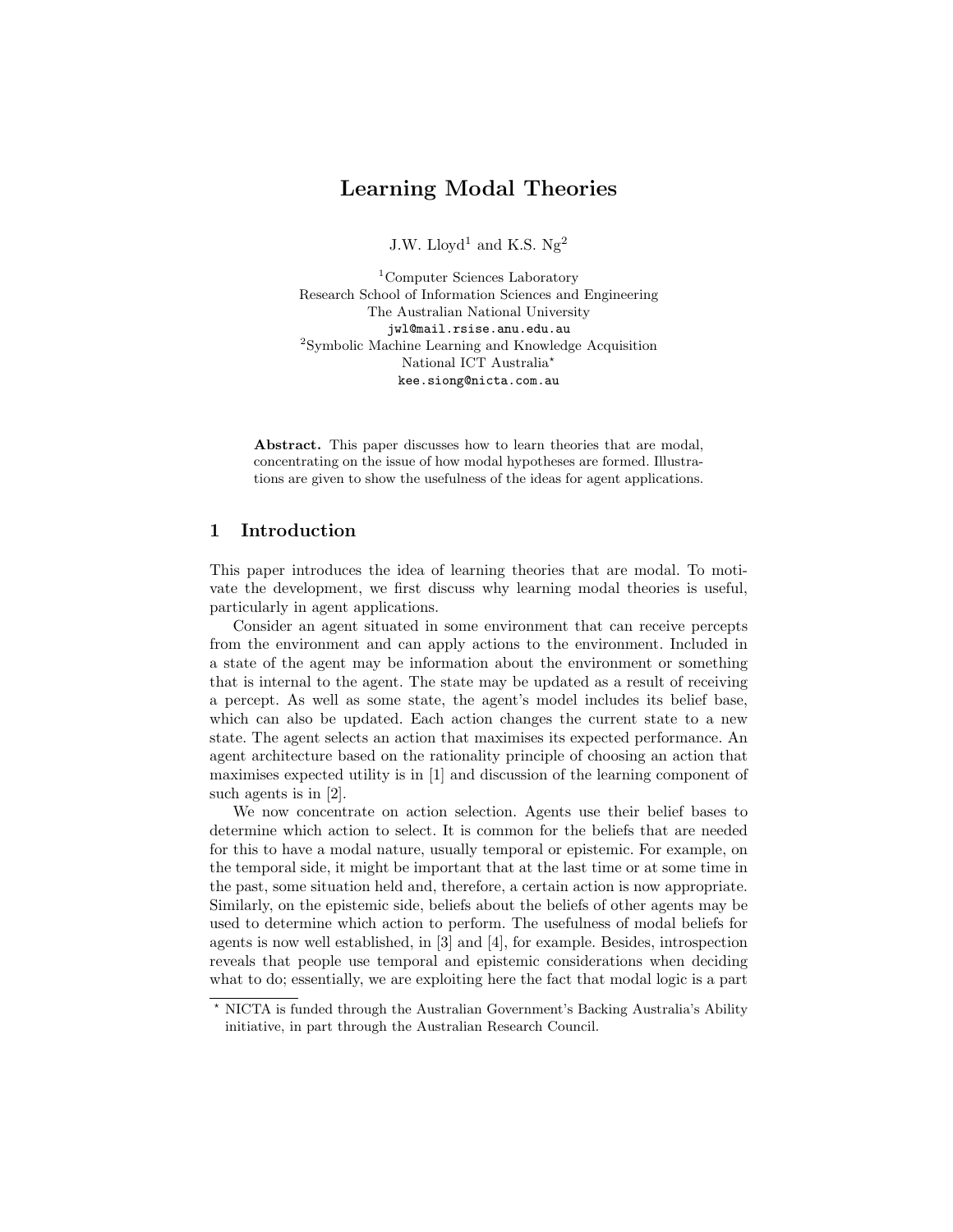of mathematics which is useful for building agents that aspire to have similar capabilities.

While many beliefs can be built into agents beforehand by their designers, it is also common for beliefs to be acquired by some kind of learning process during deployment. Since beliefs can be modal, the hypothesis languages used by the learning system need to be modal. We are thus led to the conclusion that symbolic machine learning needs to be generalised beyond classical logics, such as first-order logic, to modal logics. In fact, modal higher-order logic will be employed in this paper.

This paper investigates the potential usefulness of modalities for learning applications. Its two main contributions are machinery for specifying modal hypotheses and illustrations that show the usefulness of modal hypotheses in agent applications. Given the generality of the agent paradigm and the ubiquity of agent applications, we believe that agents will be a fertile application area for symbolic machine learning techniques.

The next section contains a discussion of the logical machinery needed to construct modal hypotheses. Section 3 contains two illustrations of the ideas for agent applications. Section 4 gives some conclusions and discusses related work.

## 2 Modal Hypotheses

An approach to symbolic learning based on higher-order logic is presented in [5] that introduces the concept of a predicate rewrite system which is a grammar formalism for specifying search spaces of predicates that are used in hypothesis languages. Thus, to achieve the desired generalisation to learning *modal* theories, a key step is to extend predicate rewrite systems to the modal case. This is done in this section. Along the way, we introduce a modal, higher-order logic which provides a suitable setting for the development.

#### 2.1 Modal Higher-order Logic

We outline the most relevant aspects of the logic, focussing to begin with on the monomorphic version. We define types and terms, and give an introduction to the modalities that will be most useful in this paper. Full details of the logic, including its reasoning capabilities, can be found in [6].

Definition 1. An alphabet consists of three sets:

- 1. A set  $\Sigma$  of type constructors.
- 2. A set  $\mathfrak C$  of constants.
- 3. A set  $\mathfrak V$  of variables.

Each type constructor in  $\mathfrak T$  has an arity. The set  $\mathfrak T$  always includes the type constructor  $\Omega$  of arity 0.  $\Omega$  is the type of the booleans. Each constant in  $\mathfrak C$ has a signature. The set  $\mathfrak V$  is denumerable. Variables are typically denoted by  $x, y, z, \ldots$  Types are built up from the set of type constructors, using the symbols  $\rightarrow$  and  $\times$ .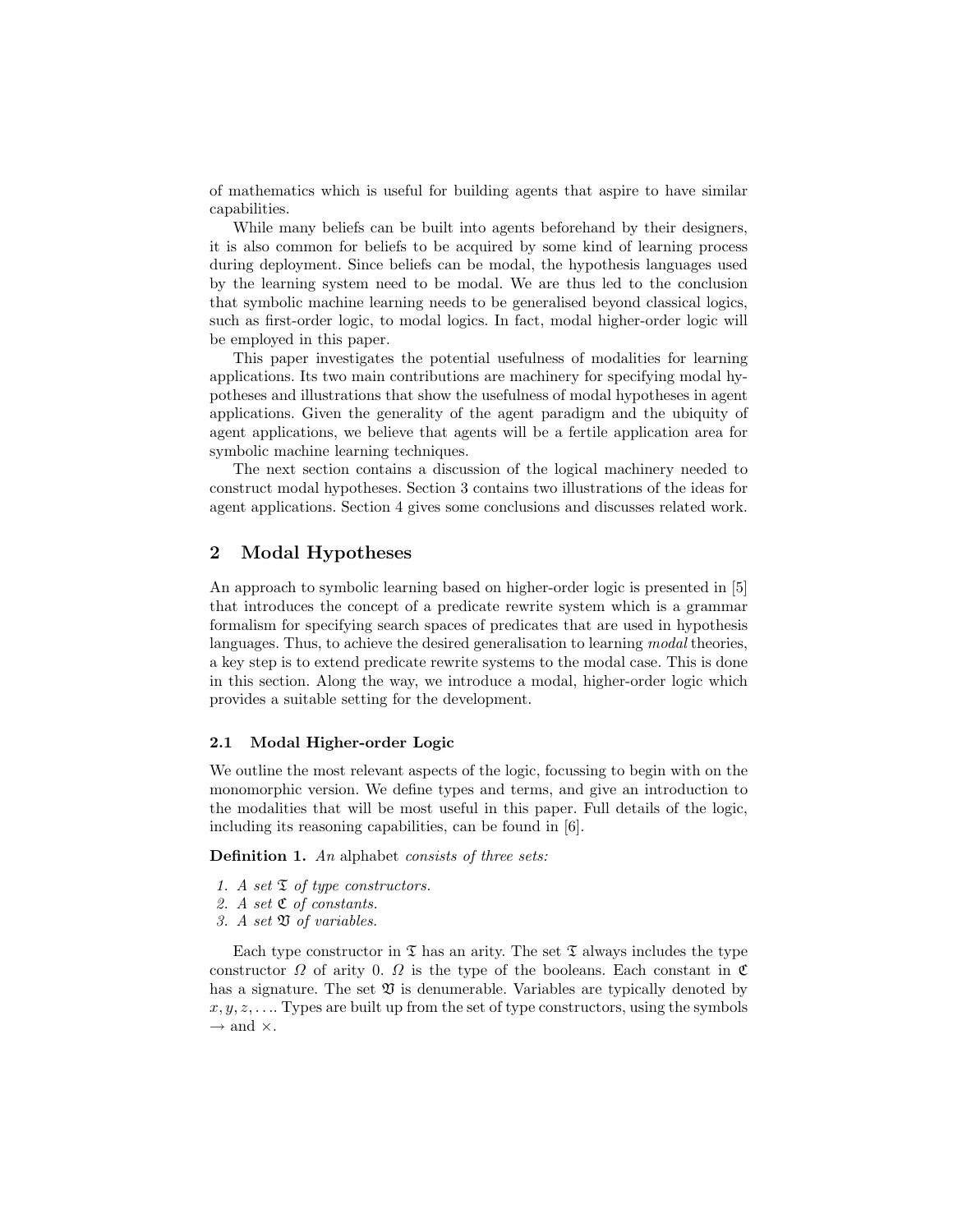**Definition 2.** A type is defined inductively as follows.

- 1. If T is a type constructor of arity k and  $\alpha_1, \ldots, \alpha_k$  are types, then  $T \alpha_1 \ldots \alpha_k$ is a type. (Thus a type constructor of arity 0 is a type.)
- 2. If  $\alpha$  and  $\beta$  are types, then  $\alpha \rightarrow \beta$  is a type.
- 3. If  $\alpha_1, \ldots, \alpha_n$  are types, then  $\alpha_1 \times \cdots \times \alpha_n$  is a type.

The set  $\mathfrak C$  always includes the following constants.

- 1. ⊤ and  $⊥$ , having signature  $Ω$ .
- 2. =<sub>α</sub>, having signature  $\alpha \to \alpha \to \Omega$ , for each type  $\alpha$ .
- 3. ¬, having signature  $\Omega \to \Omega$ .
- 4.  $\land$ ,  $\lor$ ,  $\longrightarrow$ ,  $\longleftarrow$ , and  $\longleftrightarrow$ , having signature  $\Omega \to \Omega \to \Omega$ .
- 5.  $\Sigma_{\alpha}$  and  $\Pi_{\alpha}$ , having signature  $(\alpha \to \Omega) \to \Omega$ , for each type  $\alpha$ .

The intended meaning of  $=_{\alpha}$  is identity (that is,  $=_{\alpha} x y$  is  $\top$  iff x and y are identical), the intended meaning of  $\top$  is true, the intended meaning of  $\bot$  is false, and the intended meanings of the connectives  $\neg$ ,  $\wedge$ ,  $\vee$ ,  $\longrightarrow$ ,  $\longleftarrow$ , and  $\longleftarrow$  are as usual. The intended meanings of  $\Sigma_{\alpha}$  and  $\Pi_{\alpha}$  are that  $\Sigma_{\alpha}$  maps a predicate to  $\top$ iff the predicate maps at least one element to  $\top$  and  $\Pi_\alpha$  maps a predicate to  $\top$ iff the predicate maps all elements to  $\top$ . The type  $\{\alpha\}$  is a synonym for  $\alpha \to \Omega$ , used when we are intuitively thinking of a term as a set of elements rather than as a predicate.

We assume there are necessity modality operators  $\Box_i$ , for  $i = 1, \ldots, m$ .

Definition 3. A term, together with its type, is defined inductively as follows.

- 1. A variable in  $\mathfrak V$  of type  $\alpha$  is a term of type  $\alpha$ .
- 2. A constant in  $\mathfrak C$  having signature  $\alpha$  is a term of type  $\alpha$ .
- 3. If t is a term of type  $\beta$  and x a variable of type  $\alpha$ , then  $\lambda x$  t is a term of type  $\alpha \rightarrow \beta$ .
- 4. If s is a term of type  $\alpha \to \beta$  and t a term of type  $\alpha$ , then (s t) is a term of type  $\beta$ .
- 5. If  $t_1, \ldots, t_n$  are terms of type  $\alpha_1, \ldots, \alpha_n$ , respectively, then  $(t_1, \ldots, t_n)$  is a term of type  $\alpha_1 \times \cdots \times \alpha_n$ .
- 6. If t is a term of type  $\alpha$  and  $i \in \{1, \ldots, m\}$ , then  $\Box_i t$  is a term of type  $\alpha$ .

Terms of the form  $(\Sigma_{\alpha} \lambda x.t)$  are written as  $\exists_{\alpha} x.t$  and terms of the form  $(\Pi_{\alpha} \lambda x.t)$  are written as  $\forall_{\alpha} x.t$  (in accord with the intended meaning of  $\Sigma_{\alpha}$  and  $\Pi_{\alpha}$ ). Thus, in higher-order logic, each quantifier is obtained as a combination of an abstraction acted on by a suitable function  $(\Sigma_{\alpha}$  or  $\Pi_{\alpha})$ .

If  $\alpha$  is a type, then  $\mathfrak{B}_{\alpha}$  is the set of basic terms of type  $\alpha$  [5]. Basic terms represent individuals. For example,  $\mathfrak{B}_{\Omega}$  is  $\{\top, \bot\}.$ 

The polymorphic version of the logic extends what is given above by also having available parameters which are type variables (denoted by  $a, b, c, \ldots$ ). The definition of a type as above is then extended to polymorphic types that may contain parameters and the definition of a term as above is extended to terms that may have polymorphic types. We work in the polymorphic version of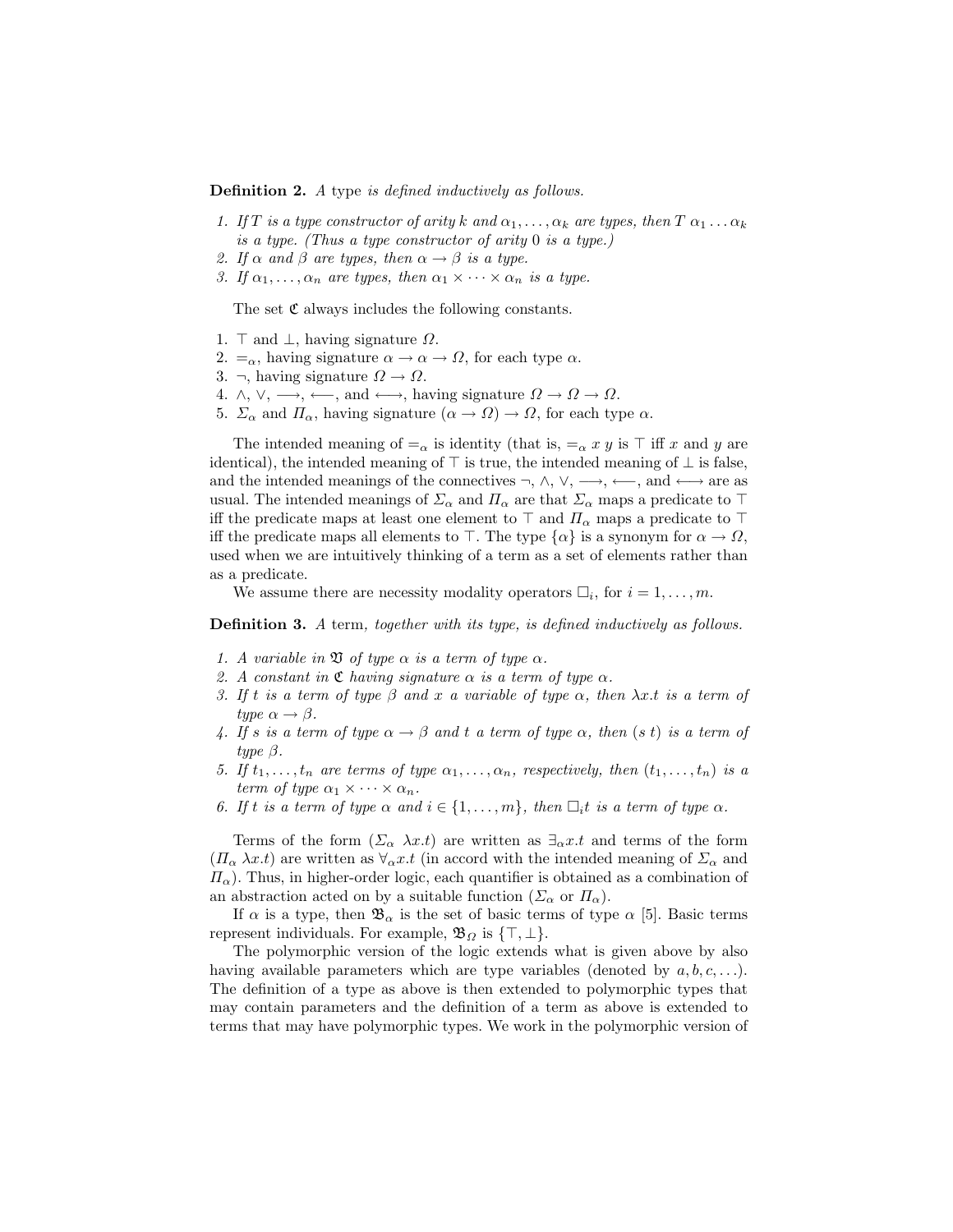the logic in the remainder of the paper. In this case, we drop the  $\alpha$  in  $\exists_{\alpha}, \forall_{\alpha}$ , and  $=_\alpha$ , since the types associated with  $\exists, \forall,$  and  $=$  are now inferred from the context.

An important feature of higher-order logic is that it admits functions that can take other functions as arguments. (First-order logic does not admit these socalled higher-order functions.) This fact can be exploited in applications, through the use of predicates to represent sets and predicate rewrite systems that are used for learning, for example.

The reasoning system employed by the learner combines a theorem prover and an equational reasoning system. The theorem prover is a fairly conventional tableau theorem prover for modal higher-order logic. The equational reasoning system is, in effect, a computational system that significantly extends existing functional programming languages by adding facilities for computing with modalities. The proof component and the computational component are tightly integrated, in the sense that either can call the other. Furthermore, this synergy between the two makes possible all kinds of interesting reasoning tasks. It turns out that, for agent applications, the most common reasoning task is a computational one, that of evaluating a function call. In this case, the theorem-prover plays a subsidiary role, usually that of performing some rather straightforward modal theorem-proving tasks.

We remark that the treatment of modalities in a computation has to be carefully handled. The reason is that even such a simple concept as applying a substitution is greatly complicated in the modal setting by the fact that constants generally have different meanings in different worlds and therefore the act of applying a substitution may not result in a term with the desired meaning. A similar problem occurs when the redex chosen for a computation step is in the scope of a modality. A standard way to handle these problems is to insist that some constants be *rigid*, that is, have the same meaning in each world (in the semantics). In the modal higher-order logic setting, it is entirely natural for some constants to be rigid; for example, all constants (data constructors and functions alike) in the Haskell prelude can be declared to be rigid, except in the most sophisticated applications. For non-rigid constants, of which there are usually many in the belief bases of typical agents, great care must be taken to ensure that they are only ever used in the correct modal contexts.

Theories in the logic consist of two kinds of assumptions, global and local. The essential difference is that global assumptions are true in each world in the intended interpretation, while local assumptions only have to be true in the actual world in the intended interpretation. Each kind of assumption has a certain role to play when proving a theorem.

As is well known, modalities can have a variety of meanings, depending on the application. Some of these are indicated here; much more detail can be found in  $[3], [4]$  and  $[6],$  for example.

In multi-agent applications, one meaning for  $\Box_i\varphi$  is that 'agent i knows  $\varphi'$ . In this case, the modality  $\Box_i$  is written as  $\overline{K}_i$ . The logic  $\mathbf{S5}_m$  is commonly used to capture the intended meaning of knowledge.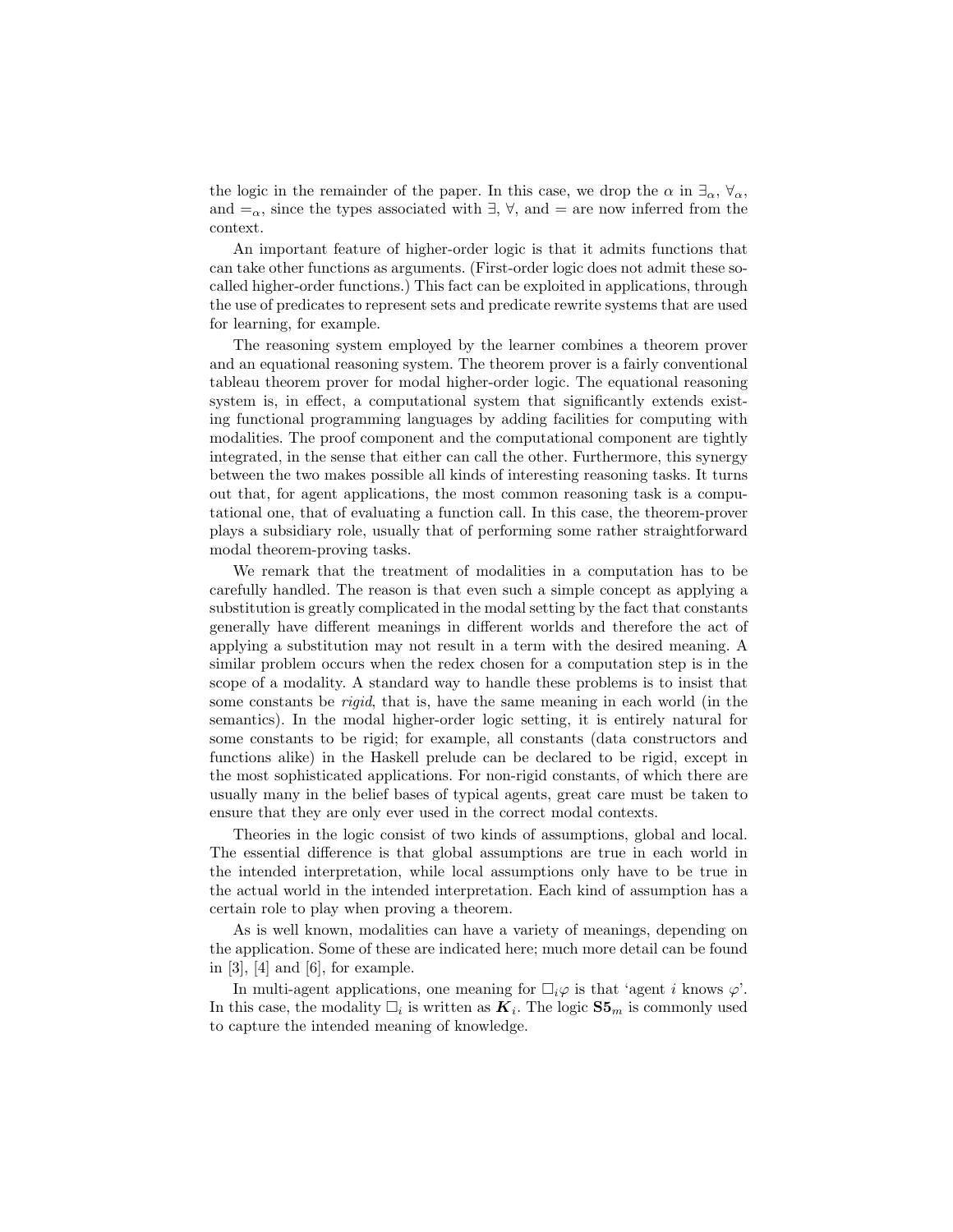A weaker notion is that of belief. In this case,  $\Box_i \varphi$  means that 'agent i believes  $\varphi$ ' and the modality  $\Box_i$  is written as  $B_i$ . The logic  $KD45_m$  is commonly used to capture the intended meaning of belief.

The modalities also have a variety of temporal readings. We will make use of the (past) temporal modalities  $\bullet$  ('last') and  $\bullet$  ('always in the past'). We can also define the modality  $\blacklozenge$  ('sometime in the past'), which is dual to  $\blacksquare$ , by  $\blacklozenge t \equiv \neg \blacksquare \neg t$ , where t is either a formula or a predicate. (The negation of a predicate is defined below.)

Modalities can be applied to terms that are not formulas. Thus terms such as  $B_i$ 42 and  $\bullet$ A, where A is a constant, are admitted. We will find to be particularly useful terms that have the form  $\Box_{j_1} \cdots \Box_{j_r} f$ , where f is a function and  $\Box_{j_1} \cdots \Box_{j_r}$  is a sequence of modalities.

For a particular agent in some application, the belief base of the agent is a theory. There are no restrictions placed on theories. Each assumption in a belief base is called a *belief*. Typically, for agent  $j$ , local assumptions in its belief base have the form  $\mathbf{B}_j\varphi$ , with the intuitive meaning 'agent j believes  $\varphi$ '. Often  $\varphi$  is an equation. Other typical local assumptions have the form  $B_iB_i\varphi$ , meaning 'agent j believes that agent i believes  $\varphi'$ . Global assumptions in a belief base typically have the form  $\varphi$ , with no modalities at the front since the fact that they are global implicitly implies any sequence of (necessity) modalities effectively appears at the front. Thus, in general, beliefs commonly have the form  $B_{j_1} \cdots B_{j_r} \varphi$ , where  $r \geq 0$ . If there is a temporal component to beliefs, this is often manifested by temporal modalities at the front of beliefs. Then, for example, there could be a belief of the form  $\mathbf{\bullet}^2 \mathbf{B}_i \mathbf{B}_i \varphi$ , whose intuitive meaning is 'at the second last time, agent j believed that agent i believed  $\varphi'$ . (Here,  $\bullet^2$  is a shorthand for  $\bullet \bullet$ .)

The following schema can be used as a global assumption.

$$
(\Box_i \mathbf{s} \ \mathbf{t}) = \Box_i (\mathbf{s} \ \mathbf{t}),
$$

where s is a syntactical variable ranging over terms of type  $\alpha \to \beta$  and t is a syntactical variable ranging over *rigid* terms of type  $\alpha$ . (A term is rigid iff every constant in it is rigid.) This schema also holds for the dual modality  $\blacklozenge$  (when  $\beta$ is  $\Omega$ ). Thus, under the rigidity assumption on **t**, the schemas

$$
(\boldsymbol{B}_i \mathbf{s} \ \mathbf{t}) = \boldsymbol{B}_i (\mathbf{s} \ \mathbf{t})
$$
  

$$
(\blacklozenge \mathbf{s} \ \mathbf{t}) = \blacklozenge (\mathbf{s} \ \mathbf{t})
$$

are global assumptions. Assumptions like these are often used in evaluating predicates generated by predicate rewrite systems.

#### 2.2 Predicate Rewrite Systems

In this subsection, we extend the predicate rewrite systems defined in [5] to the modal case. Predicates are built up by composing basic functions called transformations. Composition is handled by the (reverse) composition function

$$
\circ : (a \to b) \to (b \to c) \to (a \to c)
$$

defined by  $((f \circ g) x) = (g (f x))$ .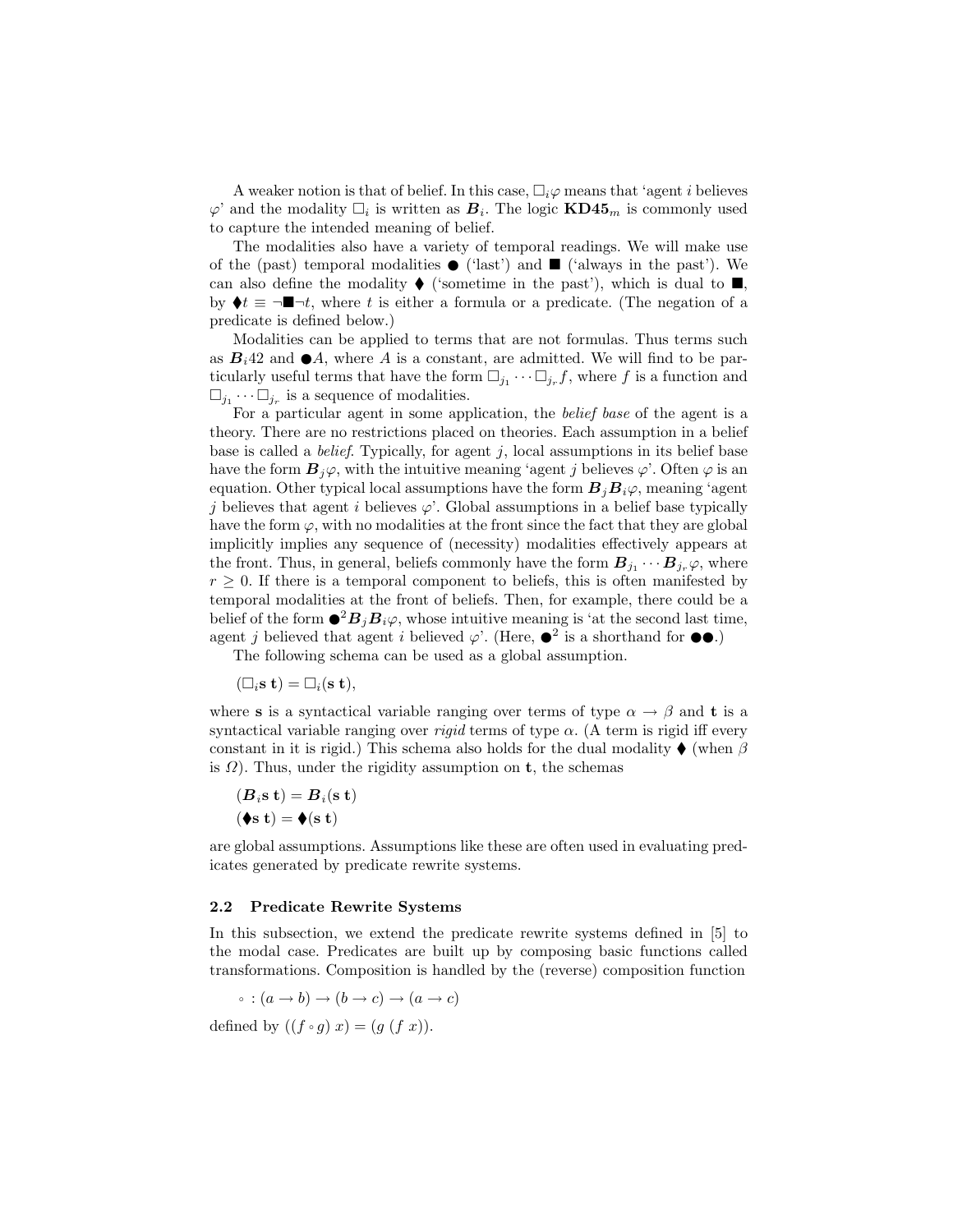**Definition 4.** A transformation f is a function having a signature of the form

$$
f:(\varrho_1\to\varOmega)\to\cdots\to(\varrho_k\to\varOmega)\to\mu\to\sigma,
$$

where any parameters in  $\varrho_1, \ldots, \varrho_k$  and  $\sigma$  appear in  $\mu$ , and  $k \geq 0$ . The type  $\sigma$  is called the target of the transformation. The number k is called the rank of the transformation.

Example 1. The transformation  $\wedge_n : (a \to \Omega) \to \cdots \to (a \to \Omega) \to a \to \Omega$ defined by  $\wedge_n p_1 \dots p_n x = (p_1 x) \wedge \dots \wedge (p_n x)$ , where  $n \geq 2$ , provides the 'conjunction' of n predicates. Disjunction  $(\vee_n)$  of predicates can be defined in a similar fashion.

The transformation  $\neg : (a \rightarrow \Omega) \rightarrow a \rightarrow \Omega$  defined by

 $\neg p \ x = \neg (p \ x),$ 

provides the negation of a predicate.

Consider the transformation  $setExists_1 : (a \rightarrow \Omega) \rightarrow \{a\} \rightarrow \Omega$  defined by

 $setExists_1 p t = \exists x. ((p x) \land (x \in t)).$ 

The function (setExists<sub>1</sub> p) checks whether a set has an element that satisfies p.

The transformation  $top: a \to \Omega$  is defined by  $top x = \top$ , for each x. The transformation *bottom* :  $a \to \Omega$  is defined by *bottom*  $x = \bot$ , for each x.

Many more transformations are given in [5].

Next the definition of the class of predicates formed by composing transformations is presented. In the following definition, it is assumed that some (possibly infinite) class of transformations is given and all transformations considered are taken from this class. A standard predicate is defined by induction on the number of (occurrences of) transformations it contains as follows. Let  $\square$ denote a (possibly empty) sequence of modalities  $\Box_{j_1} \cdots \Box_{j_r}$ .

Definition 5. A standard predicate is a term of the form

 $\Box_1(f_1 p_{1,1} \dots p_{1,k_1}) \circ \cdots \circ \Box_n(f_n p_{n,1} \dots p_{n,k_n}),$ 

where  $f_i$  is a transformation of rank  $k_i$   $(i = 1, \ldots, n)$ , the target of  $f_n$  is  $\Omega$ ,  $\Box_i$  is a sequence of modalities  $(i = 1, \ldots, n)$ ,  $p_{i,j_i}$  is a standard predicate  $(i = 1, \ldots, n)$  $1, \ldots, n, \ \ j_i = 1, \ldots, k_i, \ k_i \geq 0 \ \ (i = 1, \ldots, n) \ \ and \ \ n \geq 1.$ 

Definition 5 extends that of a (non-modal) standard predicate in [5] precisely in that the definition here allows modalities to appear.

Example 2. Let p and q be transformations of type  $\sigma \to \Omega$ . Then

 $\mathbf{B}_i(\text{setE} \mathbf{x} \text{ is} \mathbf{t}_1 \; (\wedge_2 \; \bullet \mathbf{B}_i p \; \bullet \mathbf{B}_i q))$ 

is a standard predicate of type  $\{\sigma\} \to \Omega$ . If t is a (rigid) set of elements of type  $\sigma$ , then

 $(B_i(setExists_1 \ (\wedge_2 \bullet B_j p \ \bullet B_j q)) t)$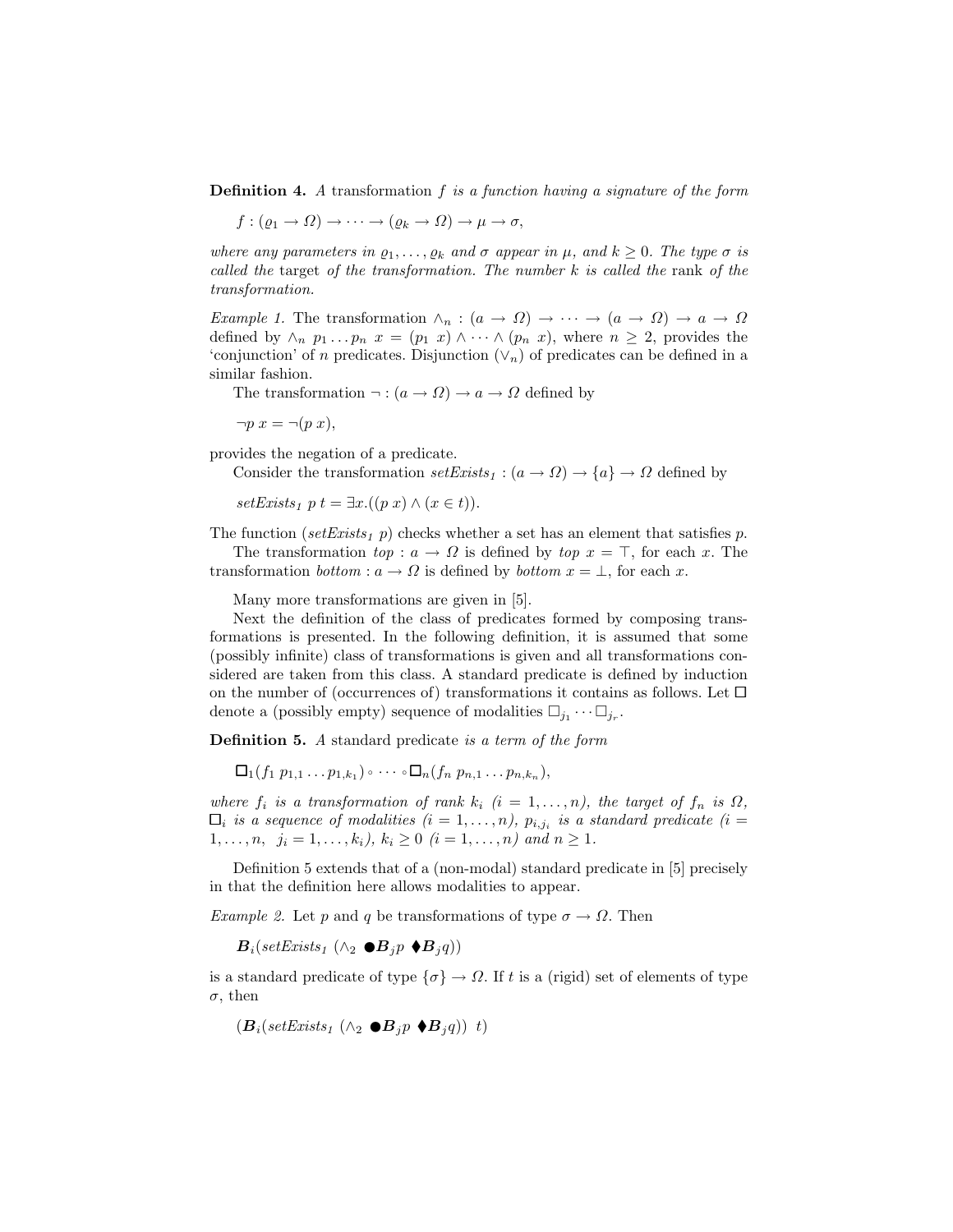simplifies to

$$
\boldsymbol{B}_i \exists x. ((\bullet \boldsymbol{B}_j(p \ x) \land \bullet \boldsymbol{B}_j(q \ x)) \land (x \in t)),
$$

which is true iff agent  $i$  believes that there is an element  $x$  in  $t$  satisfying the property that at the last time agent  $j$  believed that x satisfied p and at some time in the past agent j believed that x satisfied q.

Now we can informally define a predicate rewrite system. A predicate rewrite is an expression of the form  $p \rightarrow q$ , where p and q are standard predicates. The predicate  $p$  is called the *head* and  $q$  is the *body* of the rewrite. A predicate rewrite system is a finite set of predicate rewrites. One should think of a predicate rewrite system as a kind of grammar for generating a particular class of predicates. Roughly speaking, this works as follows. Starting from the weakest predicate top, all predicate rewrites that have top (of the appropriate type) in the head are selected to make up child predicates that consist of the bodies of these predicate rewrites. Then, for each child predicate and each redex in that predicate, all child predicates are generated by replacing each redex by the body of the predicate rewrite whose head is identical to the redex. This generation of predicates continues to produce the entire space of predicates given by the predicate rewrite system. The details of the (non-modal) version of this can be found in [5]; the modal version works in a similar fashion.

Example 3. Consider the following predicate rewrite system.

$$
top \rightarrow B_i(setExists_1 \ (\wedge_2 \ top \ top))
$$
  
\n
$$
top \rightarrow \bullet B_j top
$$
  
\n
$$
top \rightarrow \bullet B_j top
$$
  
\n
$$
top \rightarrow p
$$
  
\n
$$
top \rightarrow q
$$
  
\n
$$
top \rightarrow r.
$$

The following is a path in the predicate space defined by the rewrite system.

$$
\begin{aligned}\n\text{top} &\sim \mathbf{B}_i(\text{setExists}_1 \ (\wedge_2 \text{ top top})) \sim \mathbf{B}_i(\text{setExists}_1 \ (\wedge_2 \bullet \mathbf{B}_j \text{top top})) \\
&\sim \mathbf{B}_i(\text{setExists}_1 \ (\wedge_2 \bullet \mathbf{B}_j \text{p top})) \\
&\sim \cdots \sim \mathbf{B}_i(\text{setExists}_1 \ (\wedge_2 \bullet \mathbf{B}_j \text{p } \bullet \mathbf{B}_j \text{q})).\n\end{aligned}
$$

The set  $P_{\rightarrow}$  of predicates that can be generated from a predicate rewrite system  $\rightarrow$  is called a *predicate language*. Given some predicate language, it remains to specify the hypothesis language, that is, the form of learned theories that employ predicates in the predicate language. There are many possibilities. For the purpose of this paper, we can restrict attention to the class of decision lists [7] that can be formed. Each internal node in such a decision list would be made up of a predicate in the predicate language. For learning, we can employ standard rule-learning algorithms.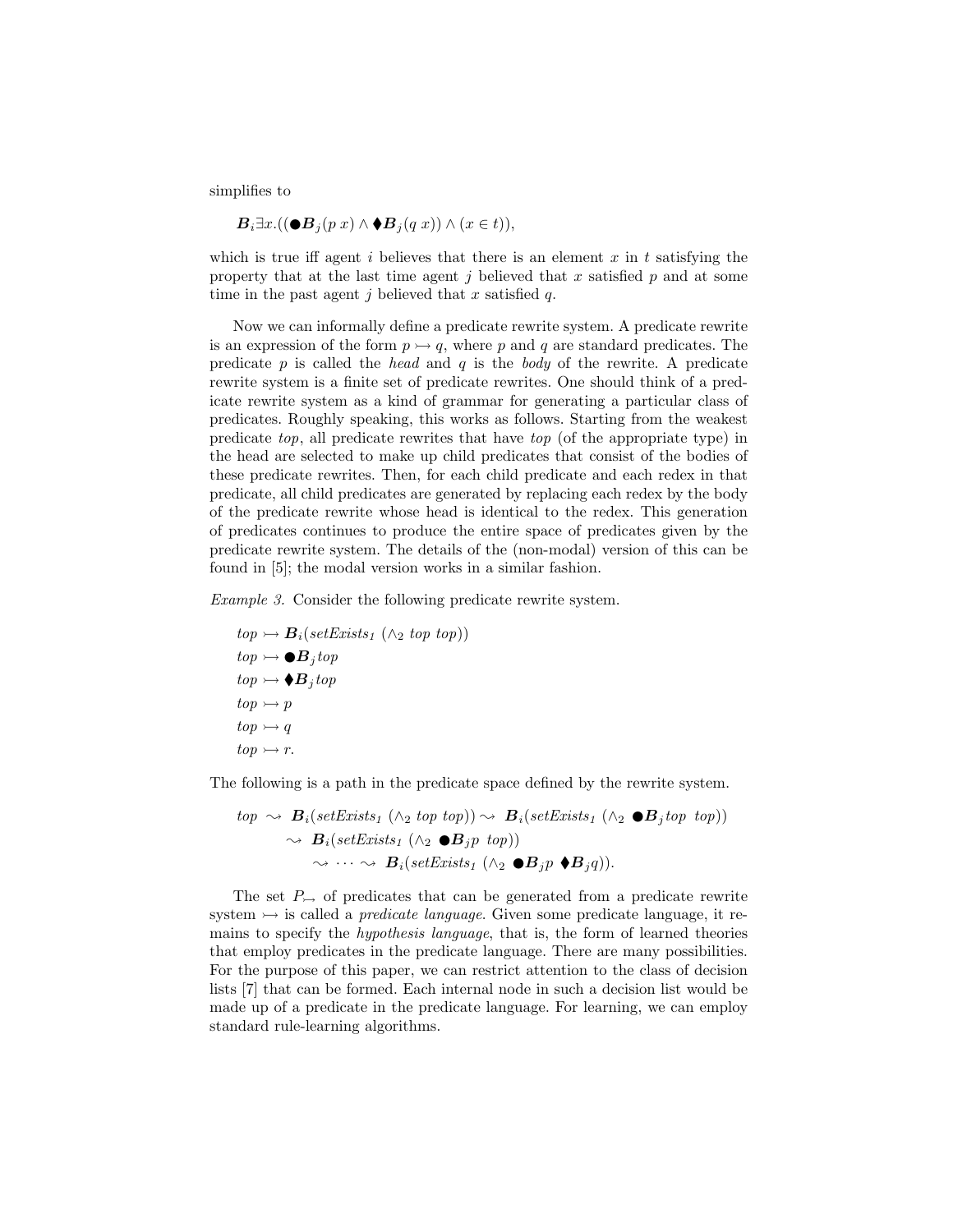### 3 Illustrations

This section contains two illustrations of the usefulness of learning modal theories for agent applications.

#### 3.1 Majordomo Agent

Consider a majordomo agent that manages a household. There are many tasks for such an agent to carry out including keeping track of occupants, turning appliances on and off, ordering food for the refrigerator, and so on.

Here we concentrate on one small aspect of the majordomo's tasks which is to recommend television programs for viewing by the occupants of the house. (See http://www.netflixprize.com for a related industrial problem.) Suppose the current occupants are Alice, Bob, and Cathy, and that the agent knows the television preferences of each of them. Methods for learning these preferences were studied in [2]. Suppose that each occupant has a personal agent that has learned (amongst many other functions) the function likes : Program  $\rightarrow \Omega$ , where *likes* is true for a program iff the person likes the program. We also suppose that the majordomo has access to the definitions of this function for each occupant, for the present time and for some suitable period into the past. Let  $B_m$  be the belief modality for the majordomo agent,  $B_a$  the belief modality for Alice,  $B_b$  the belief modality for Bob, and  $B_c$  the belief modality for Cathy. Thus part of the majordomo's belief base has the following form:

$$
B_m B_a \forall x.((likes x) = \varphi_0)
$$
  
\n
$$
\bullet B_m B_a \forall x.((likes x) = \varphi_1)
$$
  
\n
$$
\vdots
$$
  
\n
$$
\bullet^{n-1} B_m B_a \forall x.((likes x) = \varphi_{n-1})
$$
  
\n
$$
\bullet^n B_m \forall x.(\bullet B_a(likes x) = \bot)
$$
  
\n
$$
B_m B_b \forall x.((likes x) = \psi_0)
$$
  
\n
$$
\bullet B_m B_b \forall x.((likes x) = \psi_1)
$$
  
\n
$$
\vdots
$$
  
\n
$$
\bullet^{k-1} B_m B_b \forall x.((likes x) = \psi_{k-1})
$$
  
\n
$$
\bullet^k B_m \forall x.(\bullet B_b(likes x) = \bot)
$$
  
\n
$$
B_m B_c \forall x.((likes x) = \xi_1)
$$
  
\n
$$
\vdots
$$
  
\n
$$
\bullet^{l-1} B_m B_c \forall x.((likes x) = \xi_{l-1})
$$
  
\n
$$
\bullet^l B_m \forall x.(\bullet B_c(likes x) = \bot),
$$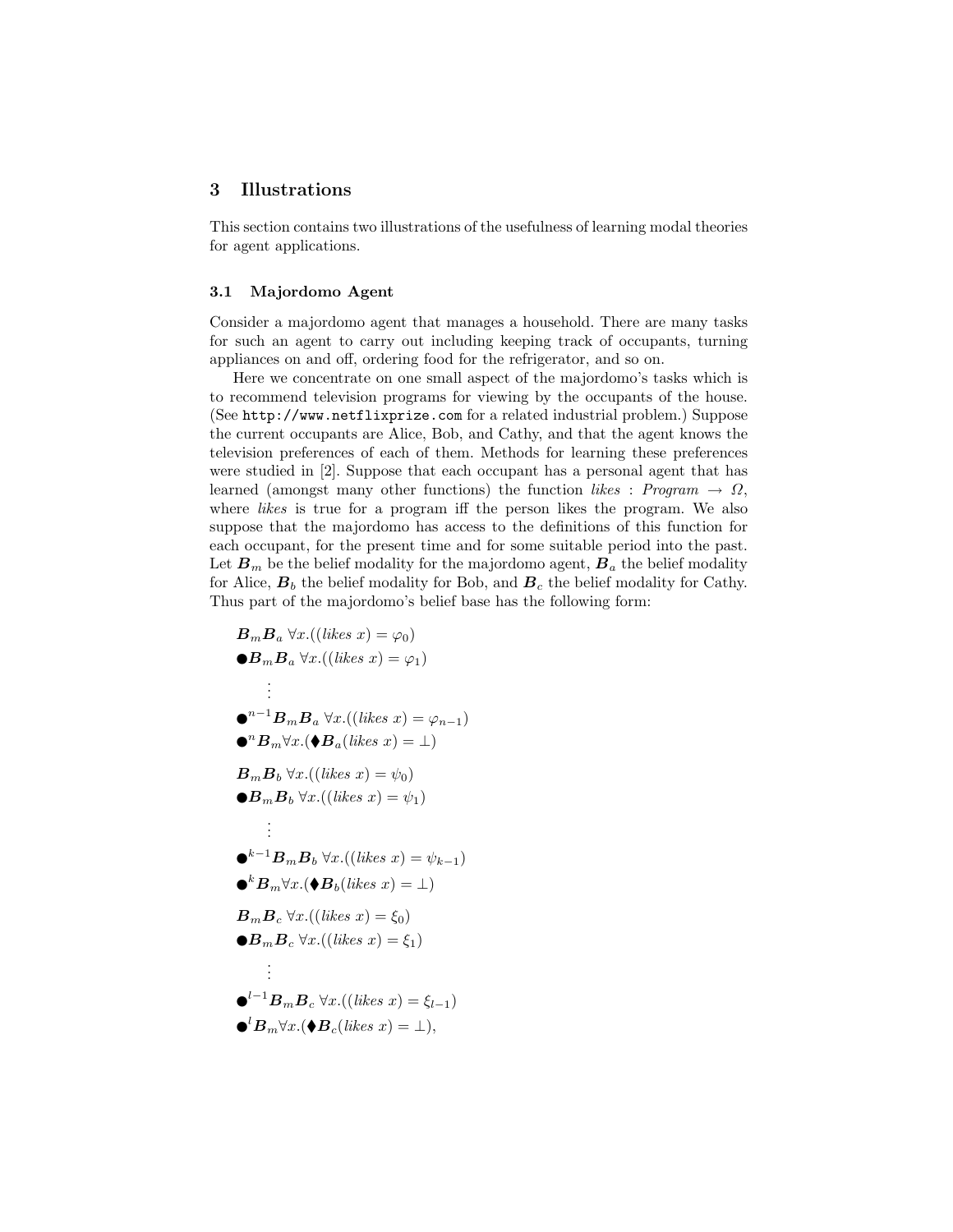for suitable  $\varphi_i$ ,  $\psi_i$ , and  $\xi_i$ . The form these can take is explained in [2].

In the beginning, the belief base contains the formula

$$
\mathbf{B}_{m}\forall x.(\blacklozenge \mathbf{B}_{a}(likes x) = \bot),
$$

whose purpose is to prevent runaway computations into the infinite past for certain formulas of the form  $\lozenge \varphi$ . The meaning of this formula is "the agent believes that for all programs it is not true that at some time in the past Alice likes the program". After  $n$  time steps, this formula has been transformed into

$$
\bullet^n B_m \forall x. (\bullet B_a(likes\ x) = \bot).
$$

In general, at each time step, the beliefs about likes at the previous time steps each have another  $\bullet$  placed at their front to push them one step further back into the past, and a new current belief about likes is acquired.

Based on these beliefs about the occupant preferences for TV programs, the task for the agent is to recommend programs that all three occupants would be interested in watching together. The simplest idea is that the agent should only recommend programs that all three occupants currently like. But it is possible that less stringent conditions might also be acceptable; for example, it might be sufficient that two of the occupants currently like a program but that the third has liked the program in the past (even if they do not like it at the present time). Here is a (simplified) predicate rewrite system suitable for such a learning task.

$$
top \rightarrow \wedge_3 top top top
$$
  
\n
$$
top \rightarrow \vee_2 top top
$$
  
\n
$$
top \rightarrow B_i likes \quad \% \text{ for each } i \in \{a, b, c\}
$$
  
\n
$$
top \rightarrow \blacklozenge B_i likes \quad \% \text{ for each } i \in \{a, b, c\}.
$$

Let group likes : Program  $\rightarrow \Omega$  be the function that the agent needs to learn. Thus the informal meaning of *group likes* is that it is true for a program iff the occupants collectively like the program. (This may involve a degree of compromise by some of the occupants.) Training examples for this task look like

$$
B_m((group\_likes P_1) = \top)
$$
  

$$
B_m((group\_likes P_2) = \bot),
$$

where  $P_1$  and  $P_2$  are particular programs. The definition of a typical function that might be learned from training examples and the hypothesis language given by the above predicate rewrite system is as follows.

$$
B_m \forall x. ((group\_likes x) =
$$
  
\nif ((\wedge\_3 \blacklozenge B\_a likes B\_blikes B\_clikes) x) then  $\top$   
\nelse if ((\wedge\_3 B\_clikes (\vee\_2 B\_alikes B\_blikes) top) x) then  $\top$   
\nelse  $\bot$ ).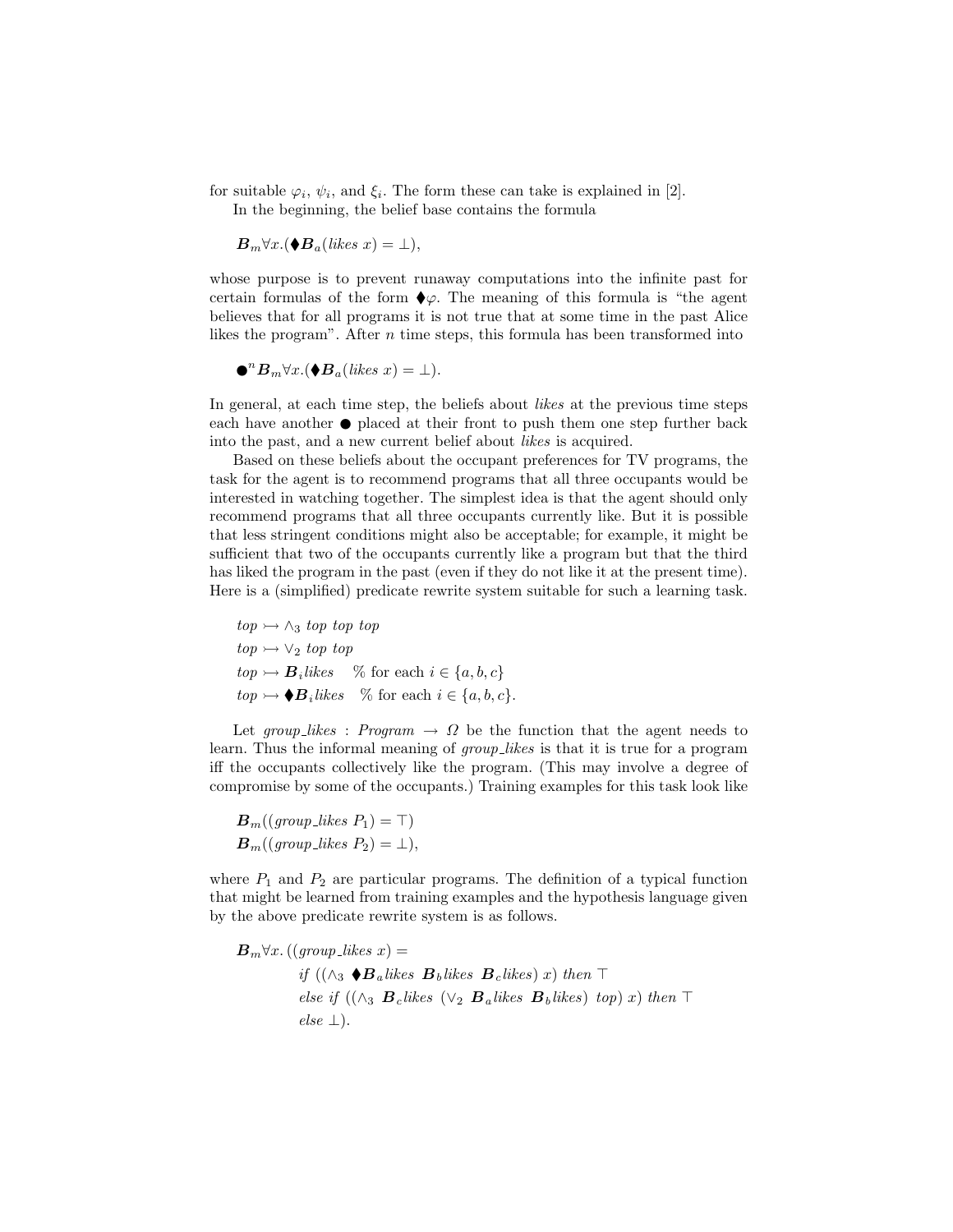Now let P be some specific program. In Figure 1, we show the computation of (group likes  $P$ ). The redex selected is underlined at each step in the computation. The computation makes use of standard boolean functions defined in [5, Chap. 5] and axiom schemas like  $\bullet \mathbf{B}_i \varphi \longrightarrow \mathbf{B}_i \bullet \varphi$  and  $\bullet \varphi = \varphi \vee \bullet \bullet \varphi$ . The former is used to prove that formulas of the form

$$
\boldsymbol{B}_m \bullet^i \boldsymbol{B}_a \ \forall x.((\text{likes } x) = \varphi_i)
$$

are theorems of the belief base. These theorems are then used to simplify the (*likes P*) terms located in different modal contexts in the computation. It follows from the computation shown in Figure 1 that  $\mathbf{B}_{m}((\text{group-like} s P) = \bot)$  is a consequence of the belief base of the agent. On this basis, the agent will presumably not recommend to the occupants that they watch program P together.

In practice, one would use a richer hypothesis language for this problem. For example, the majordomo can also make use of beliefs held by the personal diary agents of Alice, Bob and Cathy in the hypothesis language. To recommend a program for common viewing, it is important, for example, that all three are free at the program time slot. Other relevant information can be included.

#### 3.2 Learning by Revising Past Beliefs

For agents, learning is usually a continual life-long affair. For example, a recommender agent for television programs needs to track the changing preferences of its user over a life time. Similarly, to achieve optimal performance, an adaptive traffic-light control agent needs to monitor the traffic at regular intervals to keep its beliefs about current conditions updated. This section presents a general framework for incremental belief revision.

We will start by considering the following simplified form of the general problem. We want to track a function  $f : \sigma \to \tau$  that changes slowly over time. We have access to the previous acquired definition  $\bullet B$  ( $f = \lambda x.\varphi$ ) in the belief base.  $(B$  is the belief modality of the relevant agent.) A new training set arrives and now a new definition for  $f$  needs to be acquired. How do we proceed?

Obviously, in computing the current definition for  $f$ , we would like to reuse those parts of the previous definition that are still valid in the light of new evidence. One way to achieve that is to define an hypothesis language that captures the different ways the old definition can be changed, or perturbed, in small ways. We will show in stages how this can be done, starting with the description of a variant of the standard decision-list learning algorithm that will be needed.

The standard decision-list algorithm is a greedy algorithm. A set of examples is covered at every step, and an element of  $\mathfrak{B}_{\tau}$  is used to label the leaf node constructed, the exact choice being determined by the majority class of the covered examples. This is equivalent to using a constant function to make predictions in the covered subregion. We extend the algorithm to use more complex functions for this purpose. In the new algorithm, a label language L is specified, in addition to a predicate language  $P$ . Learning proceeds via greedy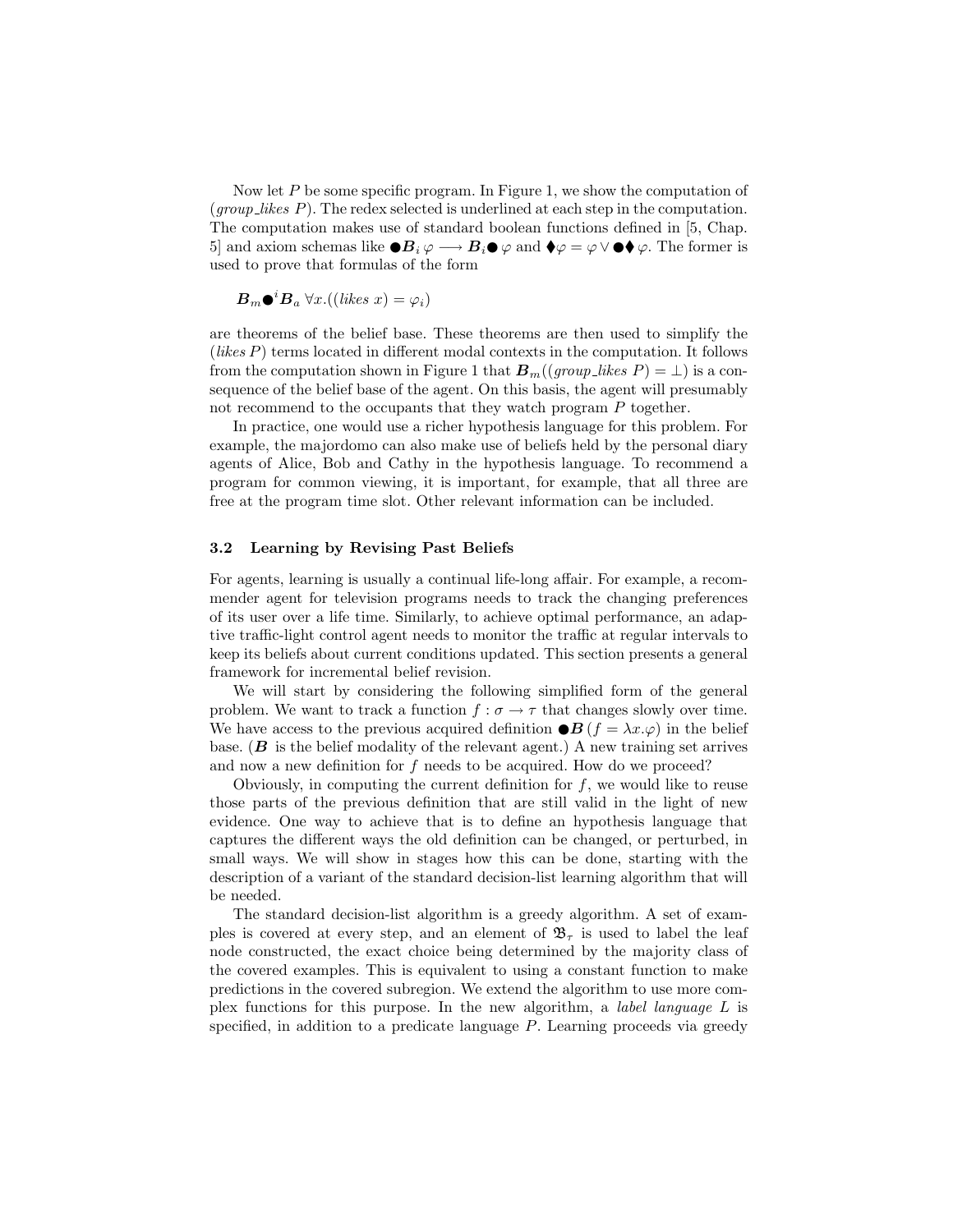$(group\_likes P)$ if (( $\wedge$ 3 ♦  $\boldsymbol{B}_a$  likes  $\boldsymbol{B}_b$  likes  $\boldsymbol{B}_c$  likes)  $P$ ) then  $\top$  else ... if ( $\blacklozenge$ B<sub>a</sub> likes P) ∧ (B<sub>b</sub> likes P) ∧ (B<sub>c</sub> likes P) then  $\top$  else ... *if* ◆ ( $\mathbf{B}_a$  likes P) ∧ ( $\mathbf{B}_b$  likes P) ∧ ( $\mathbf{B}_c$  likes P) then  $\top$  else ... if  $\bigoplus B_a (likes \ P) \wedge (B_b likes \ P) \wedge (B_c likes \ P) then \top else \dots$ if  $(B_a(likes\ P) \vee \blacklozenge B_a(likes\ P)) \wedge (B_blikes\ P) \wedge (B_clikes\ P)$  then  $\top$  else ... . . . if  $(B_a \perp \vee \bigoplus B_a (likes \ P)) \wedge (B_b likes \ P) \wedge (B_c likes \ P) then \top else \dots$ if  $(\perp \vee \bullet \bullet B_a(likes \ P)) \wedge (B_b likes \ P) \wedge (B_clikes \ P)$  then  $\top$  else ... *if*  $\bigodot$  B<sub>a</sub>(likes P)∧ (B<sub>b</sub> likes P)∧ (B<sub>c</sub> likes P) then  $\top$  else ... if  $\bigodot (B_a (likes \ P) \vee \bigodot B_a (likes \ P)) \wedge (B_b likes \ P) \wedge (B_c likes \ P) then \top else \dots$ if  $(●B<sub>a</sub> (likes P) ∨ ②<sup>2</sup>♦B<sub>a</sub> (likes P)) ∧ (B<sub>b</sub> likes P) ∧ (B<sub>c</sub> likes P) then ⊤ else ...$ . . . if  $(\underline{\bullet B_a}$   $\perp \vee \underline{\bullet}^2 \bullet B_a(likes \ P)) \wedge (B_blikes \ P) \wedge (B_clikes \ P)$  then  $\top$  else ... if  $(\underline{B_a}$   $\perp \vee \bullet^2 \bullet B_a (likes \ P)) \wedge (B_b likes \ P) \wedge (B_c likes \ P) then \top else \dots$ if  $(\perp \vee \bullet^2 \blacklozenge B_a(i$ kes P) ∧ (B<sub>b</sub> likes P) ∧ (B<sub>c</sub> likes P) then  $\top$  else ... if  $\bigcirc^2 \bigcirc B_a(likes\ P)\wedge (B_blikes\ P) \wedge (B_clikes\ P)$  then  $\top$  else ... . . . if  $\bigcirc$ <sup>n</sup> <u>◆ B<sub>a</sub>(likes P)</u>  $\wedge$  (B<sub>b</sub> likes P)  $\wedge$  (B<sub>c</sub> likes P) then  $\top$  else ... if  $\underline{\bullet}^n \underline{\bot} \wedge (B_b$  likes  $P) \wedge (B_c$  likes  $P)$  then  $\top$  else ... . . . *if* ⊥ ∧ ( $\mathbf{B}_b$  likes P) ∧ ( $\mathbf{B}_c$  likes P) then  $\top$  else ... *if* ⊥ ∧ ( $\mathbf{B}_c$  likes P) then  $\top$  else ... if  $\bot$  then  $\top$  else  $\ldots$ . . . ⊥

Fig. 1. Computation using  $B_m$  of (group likes P)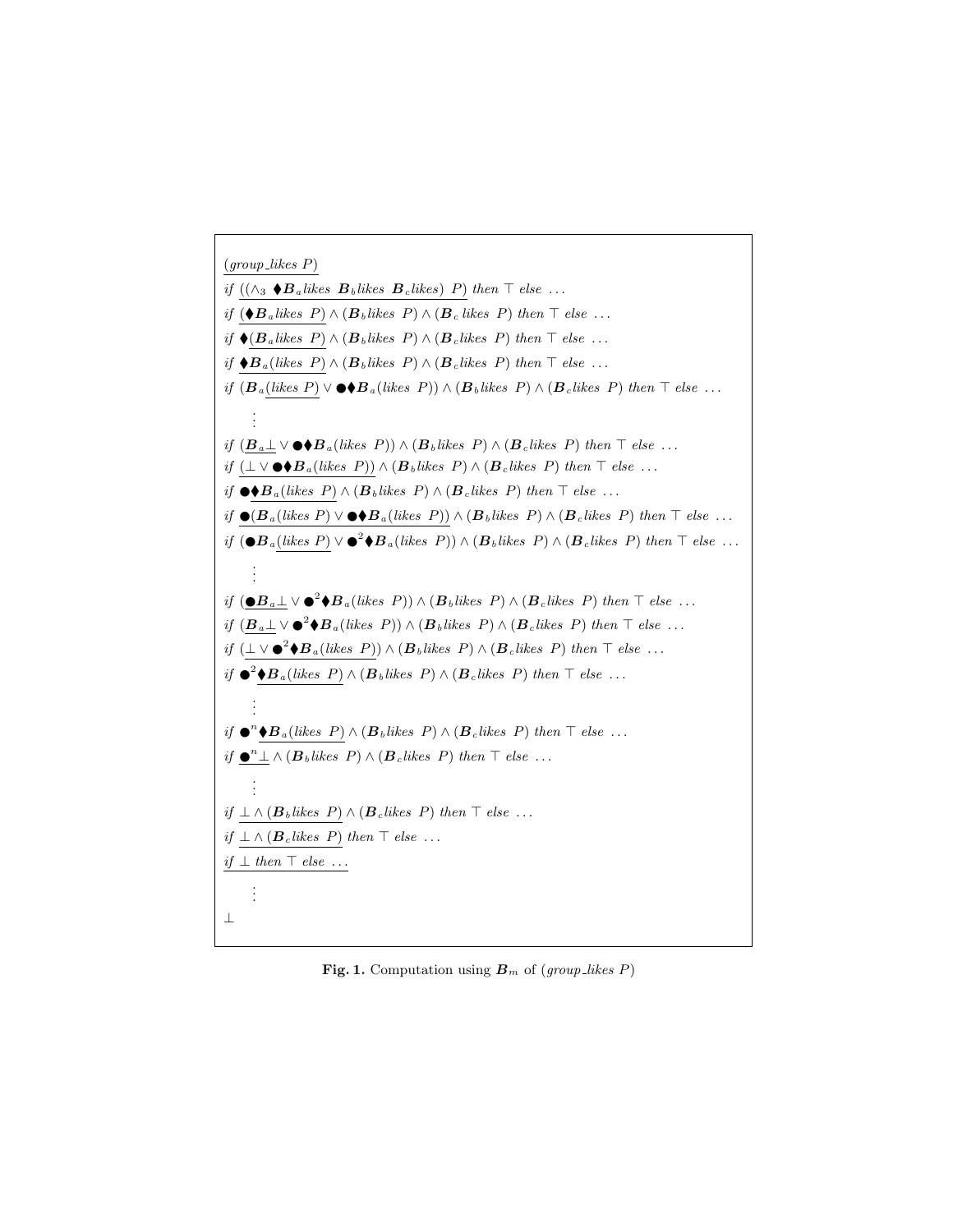search in the usual fashion. At every step, we seek arg  $\max_{p \in P} s(S_p)$ , where  $S_p$ is the subset of the current set of examples covered by  $p$  and  $s(S)$  is defined to be  $\max_{l \in L} |\{(x, y) \in S : (l x) = y\}|$ . The maximising label function  $l^*$  for the maximising predicate  $p^*$  is then used to label  $S_{p^*}$ . Accuracy is used as the heuristic function here; other measures can be used instead, of course.

We have described the algorithm. The next step is to define a suitable predicate language for use with it. In doing that, first we have to consider the structure of a decision list, which has the following general form:

 $\lambda x$ .if  $(p_1 x)$  then  $v_1$  else if  $(p_2 x)$  then  $v_2 \ldots$  else if  $(p_n x)$  then  $v_n$  else  $v_0$ . (1)

Writing  $q_{p_i}$  for  $\wedge_i \neg p_1 \dots \neg p_{i-1} p_i$  (where  $q_{p_1} = p_1$  in the base case), this term is equivalent to

 $\lambda x.$ if  $(q_{p_1} x)$  then  $v_1$  else if  $(q_{p_2} x)$  then  $v_2 \ldots$  else if  $(q_{p_n} x)$  then  $v_n$  else  $v_0$ ,

which we will call the *expanded form* of  $(1)$ . We will effectively work with the expanded form of a decision list in designing a suitable predicate language. (This is done implicitly; expanded forms of decision lists are never explicitly constructed.)

We now proceed with the definition of a predicate language. The following transformation plays a key role.

$$
covered: Int \to Int \to (a \to b) \to (a \to \Omega)
$$
  
covered i j  $\lambda x. if (p_1 x)$  then  $v_1$  else  

$$
if (p_2 x)
$$
 then  $v_2 \dots$  else if  $(p_n x)$  then  $v_n$  else  $v_0$   
= if  $(i = 1)$  then  $(\vee_j p_1 \dots p_j)$  else  $(\wedge_i \neg p_1 \dots \neg p_{i-1} (\vee_{j-i+1} p_i \dots p_j)).$ 

Thus, given a decision list f,  $((covered i j f) x)$  evaluates to true iff the individual x falls into one of the nodes between the *i*th and *j*th nodes inclusively. Let  $\rightarrow$ be the original predicate rewrite system used to acquire the previous definition for f. The desired hypothesis predicate language is obtained by adding to  $\rightarrow$ the following predicate rewrites:

$$
top \rightarrow (covered \, i \, j \bullet f)
$$
 % for each  $i, j \in \{1, ..., N\}, i \leq j$ ,

where  $N$  is the number of nodes in the previous definition for  $f$ .

We have specified the predicate language  $P_{\rightarrow}$ . It remains to specify a suitable label language. For that, the set  $\mathfrak{B}_{\tau} \cup \{ (\bullet f \ x) \}$  is adopted.

We now show that the space of functions defined by the given decisionlist algorithm in conjunction with the specified predicate and label languages contains most of the ways we might want to modify an existing decision list. For convenience, we write  $\langle (p_1, v_1), (p_2, v_2), \ldots, (p_n, v_n), (top, v_0) \rangle$  as a notational shorthand for a term having the form of (1) in the following. Suppose we have the following formula in the belief base:

$$
\bullet \mathbf{B} \,(f = \langle (p_1, v_1), (p_2, v_2), \dots, (p_{99}, v_{99}), (top, v_0) \rangle ). \tag{2}
$$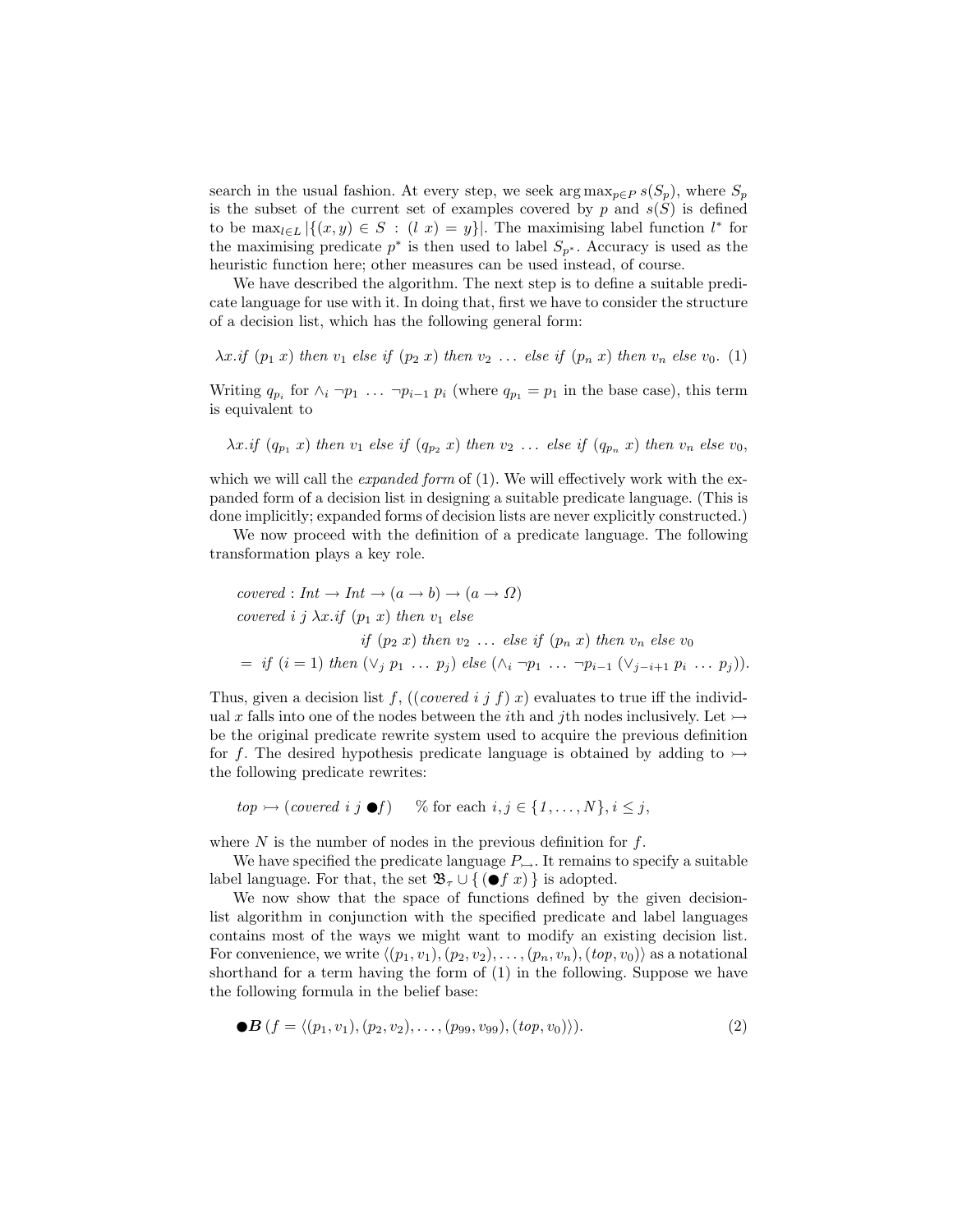The following examples show how local surgery on (the expanded form of) the decision list can be realised using the hypothesis language defined. More complex operations can be achieved in a similar fashion.

*Example 4.* The operation of adding a node  $(r, v)$ , where  $r \in P_{\rightarrow}$ , to the front of (2) can be realised by the definition

 $\mathbf{B}$  (f =  $\lambda x$  if (r x) then v else ( $\bullet$ f x)).

Example 5. The operation of adding a node  $(r, v)$ , where  $r \in P_{\rightarrow}$ , to the end of (2) can be realised by the definition

$$
\mathbf{B}\left(f=\lambda x\cdot if\ ((covered\ 1\ 99\ \bullet f)\ x)\ then\ (\bullet f\ x)\ else\ if\ (r\ x)\ then\ v\ else\ v_0\right),
$$

which is equivalent to  $\mathbf{B} (f = \langle (q_{p_1}, v_1), (q_{p_2}, v_2), \ldots, (q_{p_{99}}, v_{99}), (r, v), (top, v_0) \rangle).$ 

Example 6. Consider the expanded form of  $(2)$ . The operation of adding a node  $(r, v)$ , where  $r \in P_{\rightarrow}$ , between  $(q_{p_{29}}, v_{29})$  and  $(q_{p_{30}}, v_{30})$  and removing the node  $(q_{p77}, v_{77})$  can be realised using

$$
B(f = \lambda x. if ((covered 1 29 \bullet f) x) then (\bullet f x)
$$
  
else if (r x) then v  
else if ((covered 30 76 \bullet f) x) then (\bullet f x)  
else if ((covered 78 99 \bullet f) x) then (\bullet f x) else v<sub>0</sub>),

which can be unfolded into the following equivalent definition:

$$
\mathbf{B}(f = \langle (q_{p_1}, v_1), (q_{p_2}, v_2), \dots, (q_{p_{29}}, v_{29}), (r, v), (q_{p_{30}}, v_{30}),
$$
  

$$
(q_{p_{31}}, v_{31}), \dots, (q_{p_{76}}, v_{76}), (q_{p_{78}}, v_{78}), \dots, (q_{p_{99}}, v_{99}), (top, v_0) \rangle).
$$

Extensions to the Basic Setup We now consider some extensions to the basic setup. To begin with, we will record all past definitions for  $f$  in the belief base. Thus our belief base will contain, among other things, the following formulas:

$$
\begin{aligned}\n\bullet \mathbf{B} \left( f = \lambda x . \varphi_1 \right) \\
\vdots \\
\bullet^{n-1} \mathbf{B} \left( f = \lambda x . \varphi_{n-1} \right) \\
\bullet^n \blacksquare \mathbf{B} \left( f = \lambda x . \varphi_n \right).\n\end{aligned}
$$

We can add the following predicate rewrites to our rewrite system to pick out parts of any old definition previously learned.

 $top \rightarrow (covered \; j \; k \bullet i f)$  % for suitable values of  $i, j$  and  $k$ .

If desired, one can also enrich the predicate rewrite system with predicate rewrites that capture conditions that have occurred at least once in the past or in the recent past, or those that have always held in the past.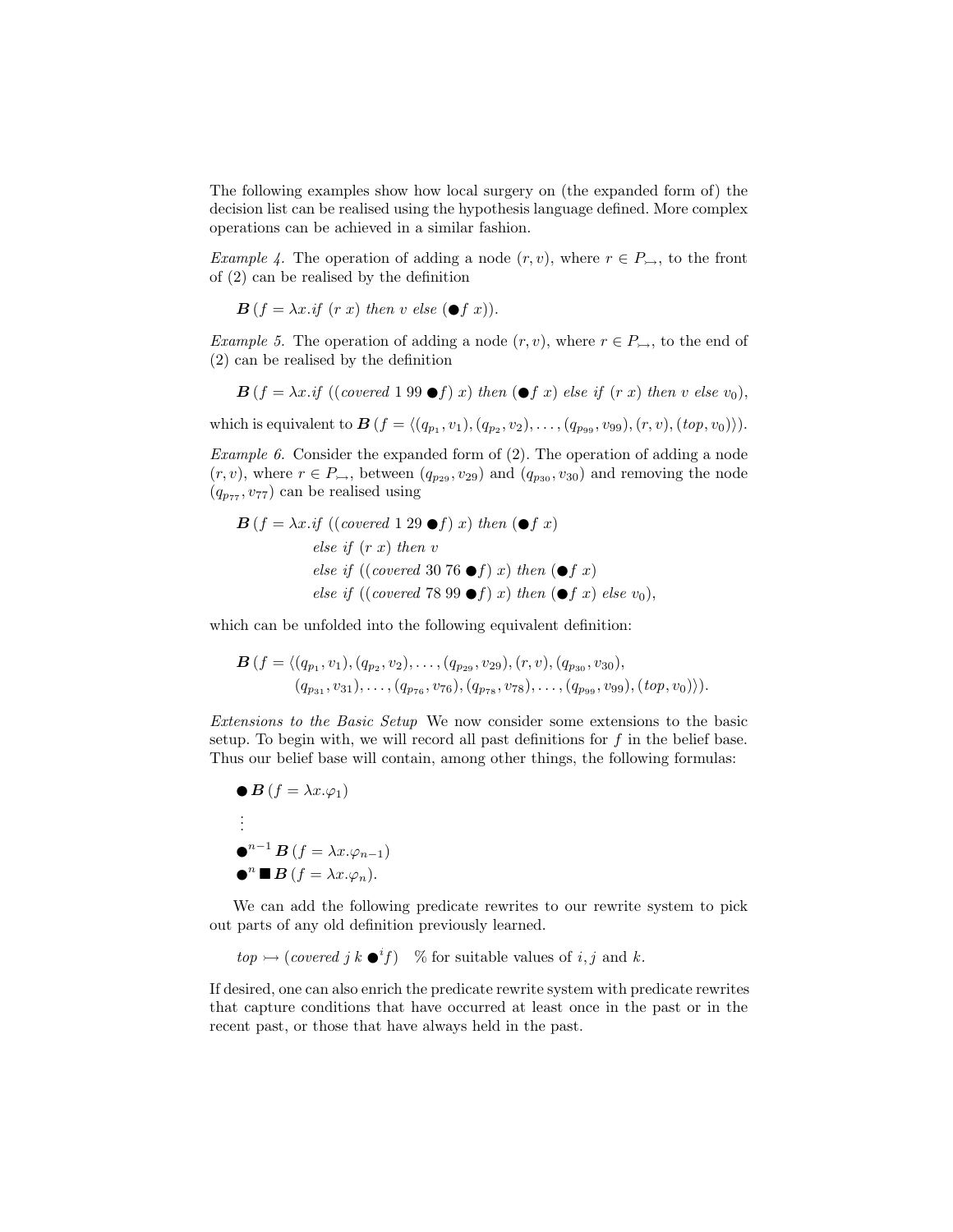*Example 7.* Assume the function  $f$  changes in a cyclical manner. If we already have a good definition for each phase of the cycle, the algorithm should return

$$
\boldsymbol{B}\left(f=\lambda x. \textit{if } (\textit{top } x) \textit{ then } (\bullet^i f \textit{x}) \textit{ else } v_0\right),
$$

for some i, as the current definition.

Example 8. We can piece together parts from definitions obtained at different times to form the current definition. For instance, we can have

$$
\mathbf{B}\left(f = \lambda x \text{.}if\ ((covered\ 2 \ 8 \ \bullet^2 f) \ x) \ then\ (\bullet^2 f \ x)
$$
\n
$$
else\ if\ ((covered\ 6\ 9 \ \bullet^4 f) \ x) \ then\ (\bullet^4 f \ x) \ else \ v_0).
$$

### 4 Conclusions

This paper has introduced some key ideas needed to learn theories that are modal. The first contribution is machinery for specifying modal hypothesis languages that extends the higher-order logic learning setting in [5]. Modalities have obvious usefulness as a language feature; the general setup introduced here shows a good way to incorporate them into the learning process. We would expect that the more traditional ILP settings [8] can be 'upgraded' in an analogous fashion.

The two illustrations given constitute the second contribution of this paper. Together they illustrate the kind of new possibilities opened up by having modalities in the hypothesis language. The multi-agent-learning paradigm exemplified by the majordomo agent is novel in ILP and has a lot of potential. The theory revision example provides a fresh perspective on an old ILP problem. Its relation to existing techniques is discussed below. A common thread that ties the two illustrations together is learning from multiple sources of knowledge.

The technologies introduced here are new and more work needs to be done. We have a prototype implementation of what is described here. The next step is to carry out substantial experiments to confirm the effectiveness of the approach. The complexity of learning modal theories can be analysed in the framework given in [9]. We expect results, both positive and negative, similar to those established in the non-modal setting to continue to hold in the modal setting. In other words, modalities do not come at a significant cost.

Related work Description logic can be regarded as a form of modal logic [4]. Related work can be found in the literature on learning theories in description logic. (See [10] and [11], for example, and the references therein.)

Incremental theory revision has long been studied in ILP following [12] and [13]. The framework introduced here allows the new definition to be obtained by revising previously acquired definitions going back multiple steps. Existing frameworks are restricted to the revision of one previous definition. The other noteworthy difference is that admissible revision operations are captured in the hypothesis language in our framework, not in the actual theory revision algorithm used as in existing setups.